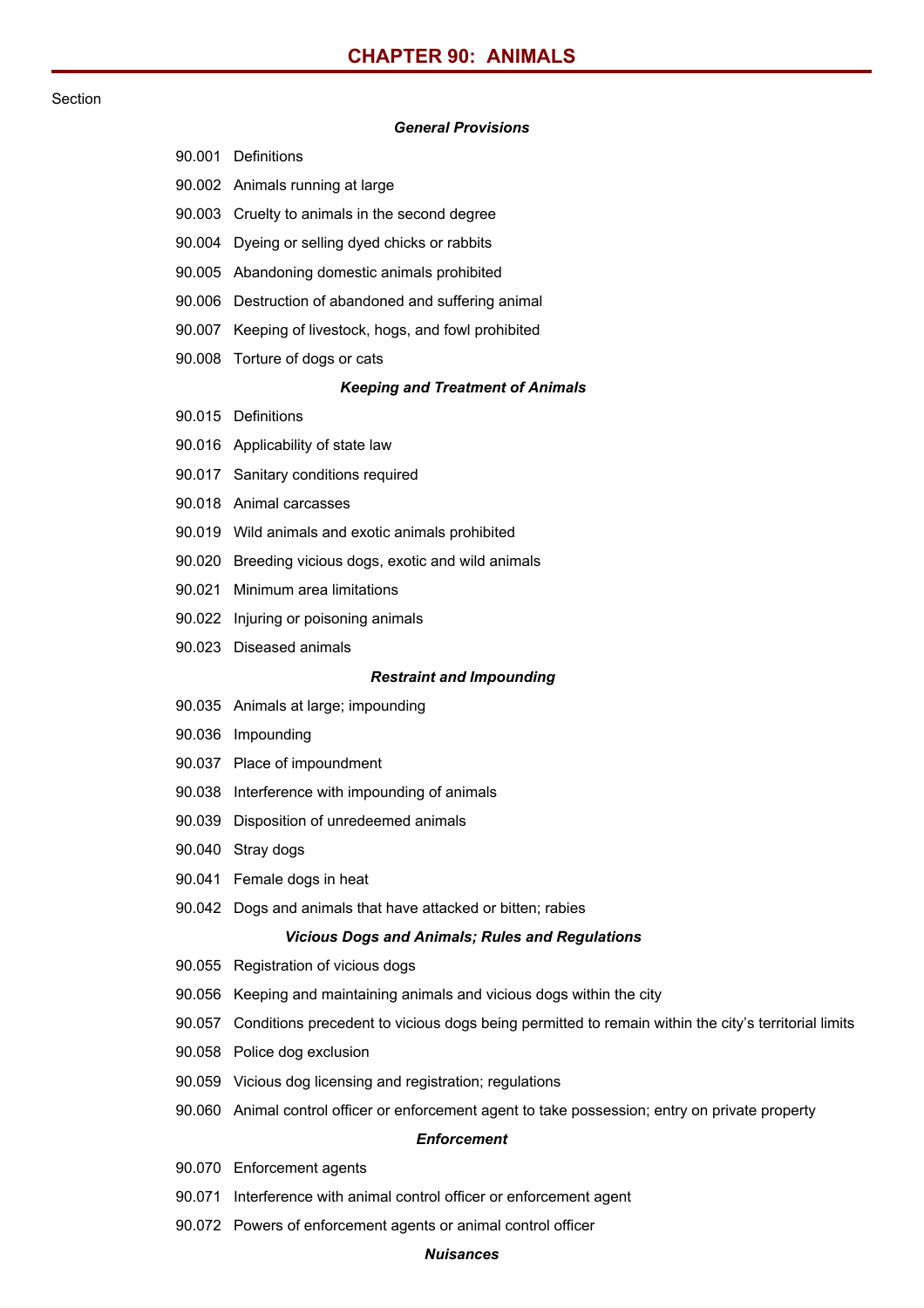90.085 Noise disturbance

90.086 Trespassing animal; rights of property owner

90.087 Depositing animal refuse in public places

90.999 Penalty

## **GENERAL PROVISIONS**

#### **§ 90.001 DEFINITIONS.**

For the purpose of this chapter the following definitions shall apply unless the context clearly indicates or requires a different meaning.

"ABANDON."Shall constitute the relinquishment of all rights and claims by the owner to the animal. (KRS 257.100 (4))

"AT LARGE." Off the premises of the owner, and not under the control of the owner or his agent either by leash, cord, chain, or otherwise.

"OWNER." Every person having a right of property to an animal and every person who keeps or harbors an animal, has it in his care, or permits it to remain on or about the premises owned or occupied by him.

#### **§ 90.002 ANIMALS RUNNING AT LARGE.**

(A) No person who is the owner of any animal shall permit it to run at large in any public road, highway, street, lane, or alley, or upon unenclosed land, or permit it to go on any private yard, lot, or enclosure without the consent of the owner of the yard, lot, or enclosure.

(B) The owner of an animal who permits it to run at large in violation of this section is liable for all damages caused by such animal upon the premises of another.

Penalty, see § 90.999

## **§ 90.003 CRUELTY TO ANIMALS IN THE SECOND DEGREE.**

(A) A person is guilty of cruelty to animals in the second degree when except as authorized by law he intentionally or wantonly:

(1) Subjects any animal to or causes cruel or injurious mistreatment through abandonment, participates other than as provided in KRS 525.125 in causing it to fight for pleasure or profit (including, but not limited to being a spectator or vendor at an event where a four-legged animal is caused to fight for pleasure or profit), mutilation, beating, torturing any animal other than a dog or cat, tormenting, failing to provide adequate food, drink, space, or health care, or by any other means;

(2) Subjects any animal in his custody to cruel neglect; or

(3) Kills any animal other than a domestic animal killed by poisoning. This division shall not apply to intentional poisoning of a dog or cat. Intentional poisoning of a dog or cat shall constitute a violation of this section.

(B) Nothing in this section shall apply to the killing of animals:

- (1) Pursuant to a license to hunt, fish, or trap;
- (2) Incident to the processing as food or for other commercial purposes;
- (3) For humane purposes;
- (4) For veterinary, agricultural, spaying or neutering, or cosmetic purposes;

(5) For purposes relating to sporting activities, including but not limited to horse racing at organized races and training for organized races, organized horse shows, or other animal shows;

(6) For bona fide animal research activities of institutions of higher education; or a business entity registered with the U.S. Department of Agriculture under the Animal Welfare Act or subject to other federal laws governing animal research;

- (7) In defense of self or another person against an aggressive or diseased animal;
- (8) In defense of a domestic animal against an aggressive or diseased animal;
- (9) For animal or pest control; or
- (10) For any other purpose authorized by law.

(KRS 525.130 (1), (2)) Penalty, see §90.999

#### *Cross-reference:*

*Torture of dogs or cats, see § 90.008*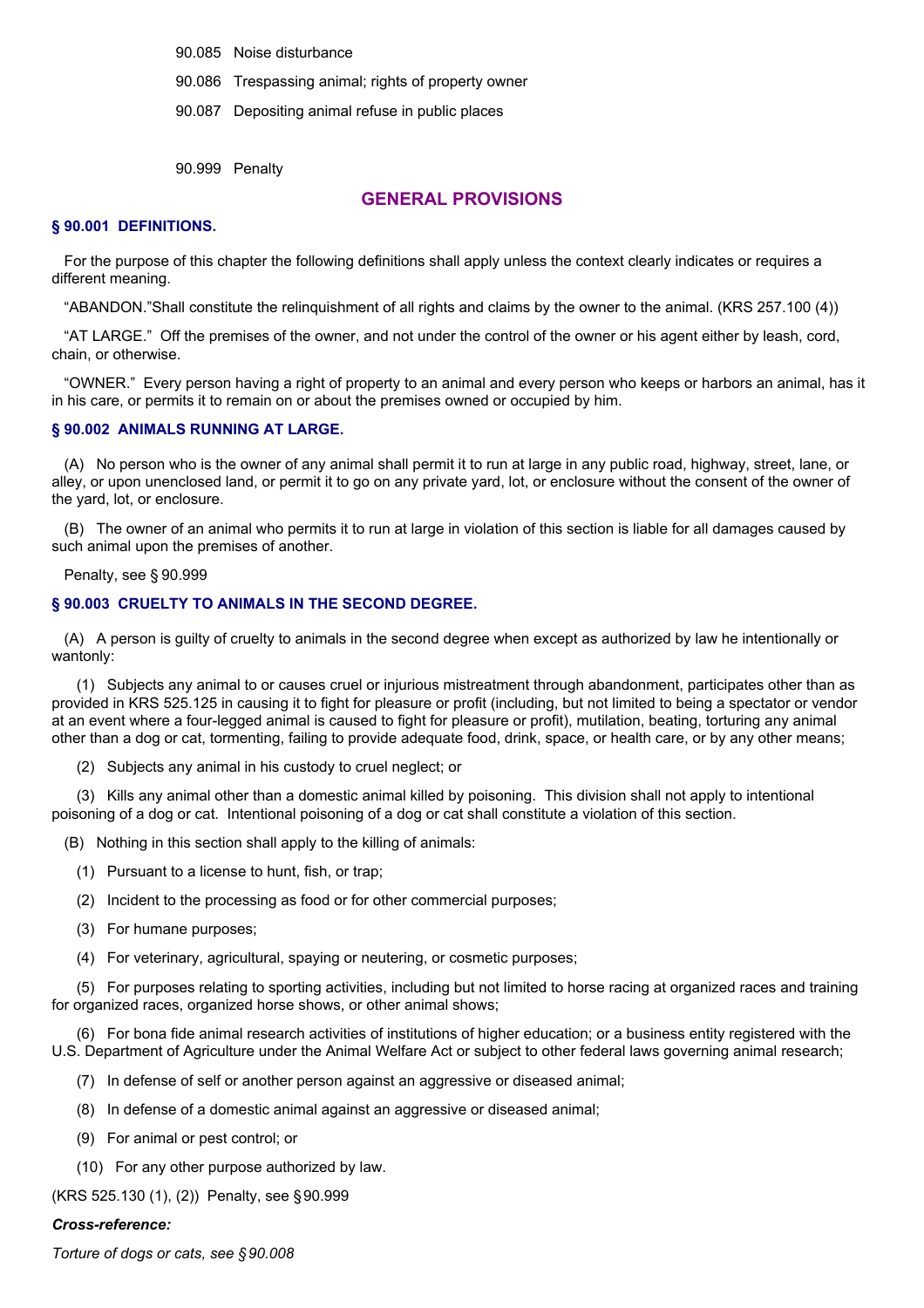#### *Statutory reference:*

*Cruelty to animals in the first degree, a Class D felony, see KRS 525.125*

#### **§ 90.004 DYEING OR SELLING DYED CHICKS OR RABBITS.**

No person shall sell, exchange, offer to sell or exchange, display or possess living baby chicks, ducklings, or other fowl or rabbits which have been dyed or colored; nor dye or color any baby chicks, ducklings or other fowl or rabbits; nor sell, exchange, offer to sell or exchange or to give away baby chicks, ducklings or other fowl or rabbits under two months of age in any quantity less than six, except that any rabbit weighing three pounds or more may be sold at an age of six weeks.

(KRS 436.600) Penalty, see § 90.999

#### **§ 90.005 ABANDONING DOMESTIC ANIMALS PROHIBITED.**

No owner of a domestic animal shall abandon the animal.

Penalty, see § 90.999

#### **§ 90.006 DESTRUCTION OF ABANDONED AND SUFFERING ANIMAL.**

(A) Any peace officer, animal control officer, or any person authorized by the Board may destroy or kill or cause to be destroyed or killed, any animal found abandoned and suffering and not properly cared for, or appearing to be injured, diseased, or suffering past recovery for any useful purpose.

(B) Before destroying the animal the officer shall obtain the judgment to that effect of a veterinarian, or of two reputable citizens called by him to view the animal in his presence, or shall obtain consent to the destruction from the owner of the animal.

(C) (1) Any animal placed in the custody of a licensed veterinarian for treatment, boarding, or other care, which shall be unclaimed by its owner or his agent for a period of more than ten days after written notice by registered or certified mail, return receipt requested, is given the owner or his agent at his last known address, shall be deemed to be abandoned and may be turned over to the nearest humane society or animal shelter or disposed of as the custodian may deem proper.

(2) The giving of notice to the owner, or the agent of the owner of the animal by the licensed veterinarian shall relieve the licensed veterinarian and any custodian to whom the animal may be given of any further liability for disposal.

#### (KRS 257.100)

#### **§ 90.007 KEEPING OF LIVESTOCK, HOGS, AND FOWL PROHIBITED.**

It shall be unlawful for any person to keep or harbor any livestock, swine, pigs, hogs, chickens, or other such animals or fowl within the city limits.

#### Penalty, see § 90.999

#### **§ 90.008 TORTURE OF DOGS OR CATS.**

(A) As used in this section, unless the context otherwise requires,TORTURE means the intentional infliction of or subjection to extreme physical pain or injury, motivated by an intent to increase or prolong the pain of the animal.

(B) A person is guilty of torture of a dog or cat when he without legal justification intentionally tortures a domestic dog or cat.

- (C) Nothing in this section shall apply to the killing or injuring of a dog or cat:
	- (1) In accordance with a license to hunt, fish, or trap;
	- (2) For humane purposes;
	- (3) For veterinary, agricultural, spaying or neutering, or cosmetic purposes;

(4) For purposes relating to sporting activities, including but not limited to training for organized dog or cat shows, or other animal shows in which a dog or cat, or both, participate;

(5) For activities of bona fide animal research activities, using dogs or cats, of institutions of higher education; or a business entity registered with the U.S. Department of Agriculture under the Animal Welfare Act or subject to other federal laws governing animal research;

- (6) In defense of self or another person against an aggressive or diseased dog or cat;
- (7) In defense of a domestic animal against an aggressive or diseased dog or cat;
- (8) For animal or pest control; or
- (9) For any other purpose authorized by law.
- (D) Activities of animals engaged in hunting, field trials, dog training other than training a dog to fight for pleasure or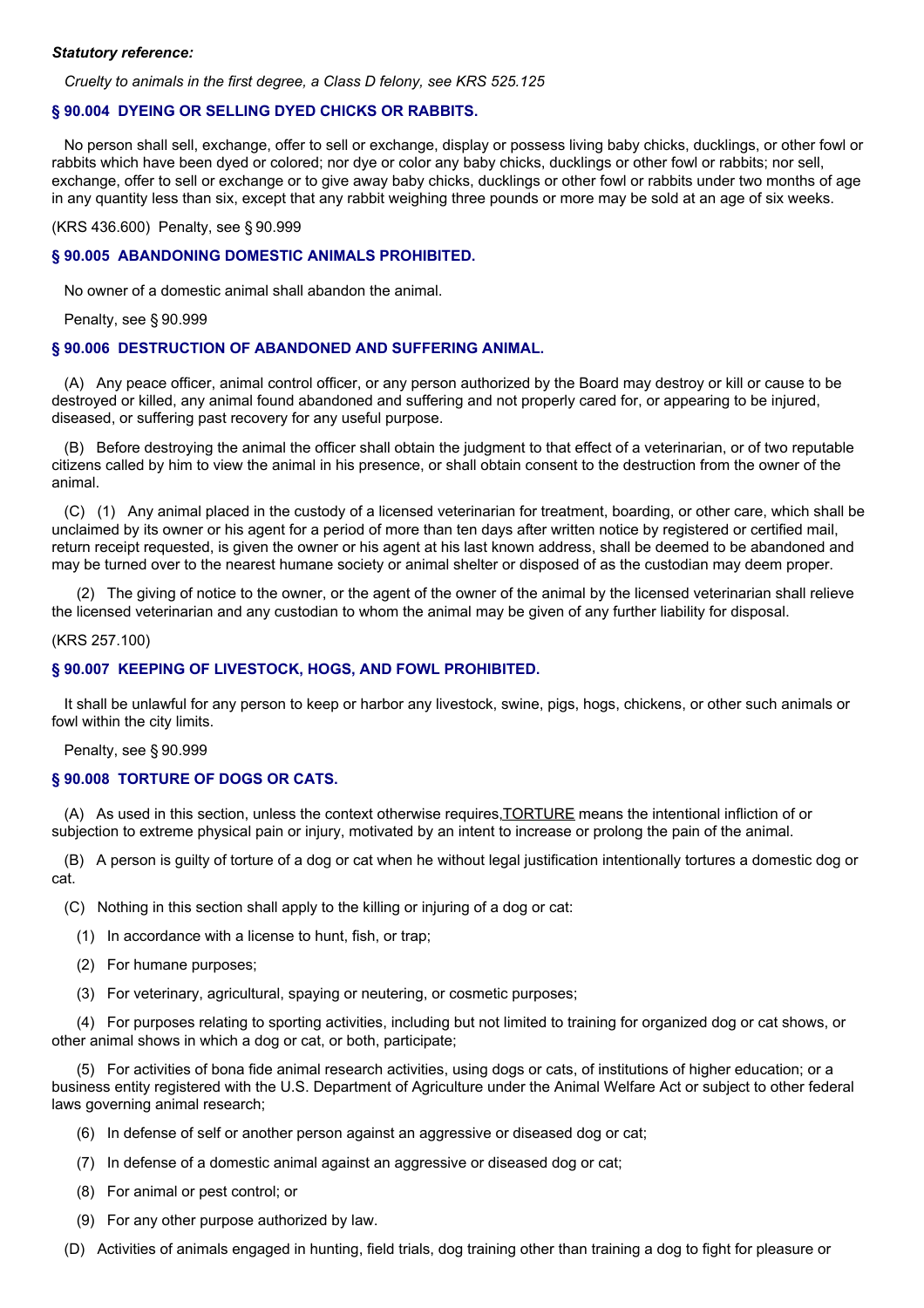profit, and other activities authorized either by a hunting license or by the Department of Fish and Wildlife Resources shall not constitute a violation of this section.

(KRS 525.135)

(E) The acts specified in this section shall not constitute cruelty to animals under KRS 525.125 or 525.130.

Penalty, see § 90.999

#### *Statutory reference:*

*Torture of dogs or cats, second and subsequent offenses, a Class D felony, see KRS 525.135*

## **KEEPING AND TREATMENT OF ANIMALS**

## **§ 90.015 DEFINITIONS.**

For the purpose of this and the following subchapters, the following definitions shall apply unless the context clearly indicates or requires a different meaning.

"ANIMAL." Any live creature, domestic or wild, male or female, except humans.

"ANIMAL CONTROL OFFICER." The city official(s) designated as animal control officer(s), including the Code Enforcement officer, as well as the dog warden of Logan County, Kentucky.

"ANIMAL SHELTER." The Logan County Humane Society or a facility authorized by an animal control officer for confinement, maintenance, safekeeping, and control of animals that come into custody of the animal control officer or enforcement agent in the performance of his or her official duties.

"AT LARGE." On or off the premises of the owner and not under the immediate effective control of the owner or custodian, either by leash, cord, chain, or other restraint, or effectively confined within a fenced area on the owner's premises. It shall be presumed that a dog is at large if it is not licensed or not registered under §§ 90.015 through 90.023 , 90.035 through 90.042 , 90.055 through 90.060 , 90.070 through 90.072 , 90.086 , 90.087 and 90.999 .

"BIRD OF PREY." Any variety of predatory bird, including eagles, hawks, falcons, owls, and vultures.

"CAT." Any member of the feline species, male or female, of any age.

"CITY." The City of Auburn, Kentucky, a municipal corporation of the fifth class, and including any departments, divisions, boards, or agencies thereof.

"CITY LICENSE." The license issued by the city or its designated agent and required to be in the possession of the license holder.

"DOG." Any member of the canine species, male or female, of any age.

"ENFORCEMENT AGENT." Any person designated by the city to enforce the provisions of this subchapter, including but not limited to animal control officers, Code Enforcement officials, and city police officers and the Logan County Sheriff or his or her deputies.

"EXOTIC ANIMALS." Any of the following described animals: all animals, including snakes and spiders, whose bite or venom is poisonous or deadly to humans; apes, including chimpanzees, gibbons, gorillas, and orangutans; baboons; bears; cheetahs; crocodilians and alligators; constrictor snakes; coyotes; elephants; gamecocks and other fighting birds; hyenas; jaguars; leopards; lions; lynxes; ostriches; pumas, also known as mountain lions and panthers; wolves; raccoons; skunks; and tigers.

"FALCONRY." The art of training raptors for the pursuit of game and the sport of hunting with raptors.

"FOWL. Any and all fowl, domestic or wild, male or female, including chickens, ducks, turkeys, pigeons, and geese.

"KEEP." Possessing, controlling, exercising, or allowing to run at large.

"LEASH" or "LEAD." Any chain, rope, or device used to restrain an animal.

"OWN." To own, have a property right in, keep, care for, or harbor a dog or other animal, or permit a dog or animal to remain on or about premises owned or occupied by him or her, whether or not the person has an actual ownership interest in the dog or animal.

"OWNER." Any person who owns, has a property right in, keeps, cares for, or harbors a dog or other animal, or permits such dog or animal to remain on or about premises owned or occupied by him or her, whether or not the person has an actual ownership interest in the dog or animal. If a dog is owned by a family, all adult members of the family, individually and jointly, shall be deemed owners for the purposes of §§ 90.015 through 90.023 , 90.035 through 90.042 , 90.055 through 90.060 , 90.070 through 90.072 , 90.086 , 90.087 and 90.999 .

"PERSON." Any individual, firm, corporation, limited liability company, association, or partnership.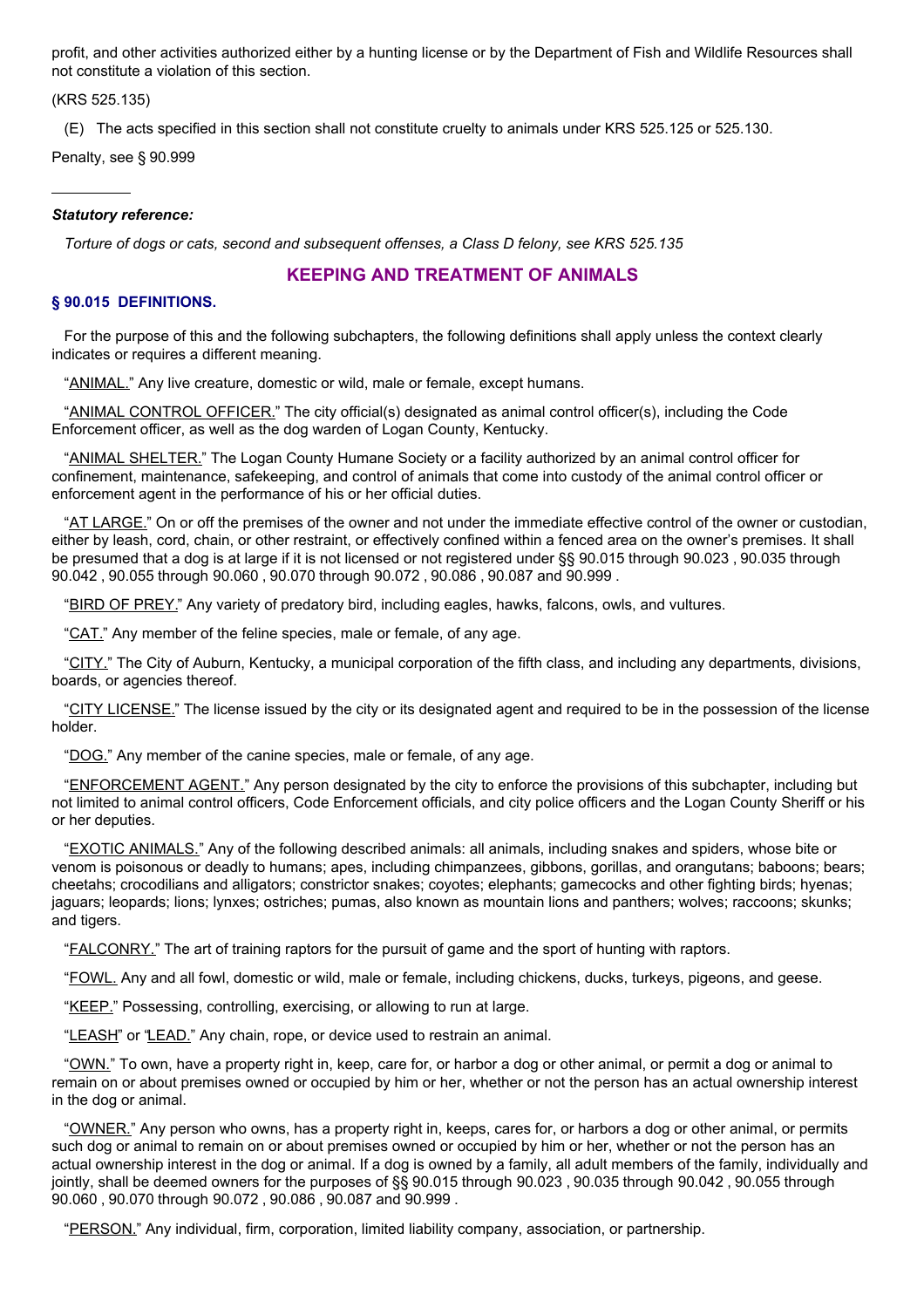"PIT BULL DOG." Any dog which exhibits those distinguishing characteristics which substantially conform to the standards established by the American Kennel Club for American Staffordshire Terrier, or Staffordshire Bull Terriers, or substantially conform to the standards established by the United Kennel Club for American Pit Bull Terriers, including any mixed breed of dog which contains as an element of its breeding the breed of Staffordshire Bull Terrier, American Staffordshire Terrier, or American Pit Bull Terrier.

"PUBLIC NUISANCE." Any dog, cat, or other animal or animals that: chases passers-by or passing vehicles; attacks other animals; is at large three or more times within a year's time; damages private or public property; barks, howls, cries, or makes other loud noises, or runs at large, so as to disrupt the peace of the neighborhood; or is kept, housed, or harbored in such a manner so as to present unsanitary conditions, or causes offensive, obnoxious, or foul odors which impair the reasonable use and enjoyment of surrounding properties.

"RUNNING AT LARGE." Any dog, cat, or other animal that is free of restraint off of the premises of the owner. Dogs, cats, and other animals that are not securely held on a leash or lead and are on any street, alley, or sidewalk, or at any other public place, or on private property without the consent of the property owner are considered to be running at large.

"STATE." The Commonwealth of Kentucky, and its departments, divisions, boards, and agencies thereof.

"VACCINATION." An anti-rabies vaccination using a type of vaccine approved and administered by a veterinarian.

"VETERINARIAN." Any veterinarian licensed by the state to practice veterinary medicine or employed by a governmental agency.

"VICIOUS DOG." Any dog such as a pit bull breed that has a known or natural propensity, tendency or disposition to attack unprovoked or which has caused death or serious injury to a person engaged in a lawful activity or has attacked or bitten without provocation a person engaged in a lawful activity; or which has killed or seriously injured another animal after an animal control officer or enforcement agent has issued, based upon the vicious or predatory nature of the dog, a written notice to the owner or custodian of such dog to keep it confined or muzzled and leashed in accordance with this subchapter; or which has been declared to be vicious by the attending physician of the victim of an attack or an animal control officer or enforcement agent, taking into consideration the nature and severity of the incident and whether the dog has displayed dangerously aggressive behavior and is likely to inflict injury on another person or animal. A vicious dog does not include a dog that bites or attacks a person or other animal that provokes, torments, tortures, or treats an animal cruelly.

"VICIOUS DOG LICENSE." A license issued by the city upon registration of vicious dogs.

"WILD ANIMAL." Any animal that is not a domesticated companion animal, or any crossbreeds of these animals with domestic animals, or any descendant of any crossbreed. Such animals include, but are not limited to: any venomous snake, python or constrictor snakes, porcupines, monkeys, raccoons, skunks, leopards, lions, tigers, lynxes, bobcats, badgers, foxes, coyotes, wolves, wolverines, squirrels, bears, deer, chipmunks, moose, elk, rabbits, opossums, beavers, groundhogs, moles, gophers, prairie dogs, rats, mice, rodents, and bats.

"WOLF-HYBRID." Any domesticated dog that has in its known genetic history and/or formal pedigree crossbreeding with the wolf species to include, but not be limited to, animals referred to as wolf-hybrids or wolf-mix breeds or the breed known as Tundra Shepherd.

(Ord. 2006-06, passed 10-9-06)

#### **§ 90.016 APPLICABILITY OF STATE LAW.**

No person owning any animal shall violate any laws, rules, or regulations of the state applicable thereto. These state laws, rules, and regulations are included herein by reference. Where the provisions of the state regulations are less restrictive than the provisions of §§ 90.015 through 90.023, 90.035 through 90.042, 90.055 through 90.060, 90.070 through 90.072, 90.086 , 90.087 and 90.999, the latter shall govern.

(Ord. 2006-06, passed 10-9-06) Penalty, see §90.999

#### **§ 90.017 SANITARY CONDITIONS REQUIRED.**

(A) Unless a local zoning ordinance is to the contrary, no person shall be permitted in an area zoned residential to raise poultry or animals for commercial purposes. All persons raising poultry or animals within the city, whether for commercial purposes or otherwise, shall be required to keep them at all times in a clean and sanitary condition and free from obnoxious odors.

(B) The premises upon which fowl, rodents, cattle, horses, sheep, or goats are kept shall always be sanitary and subject to inspection and regulation by the animal control officer.

(Ord. 2006-06, passed 10-9-06)

## **§ 90.018 ANIMAL CARCASSES.**

(A) The body or part of any animal to be used for human food shall not be transported through any streets, unless it is covered so as to protect it from insects, animals, dust, and dirt.

(B) No person shall permit any dead horse, cow, sheep, or other animal carcass to remain within the city longer than a reasonable time for removing or burying the animal carcass.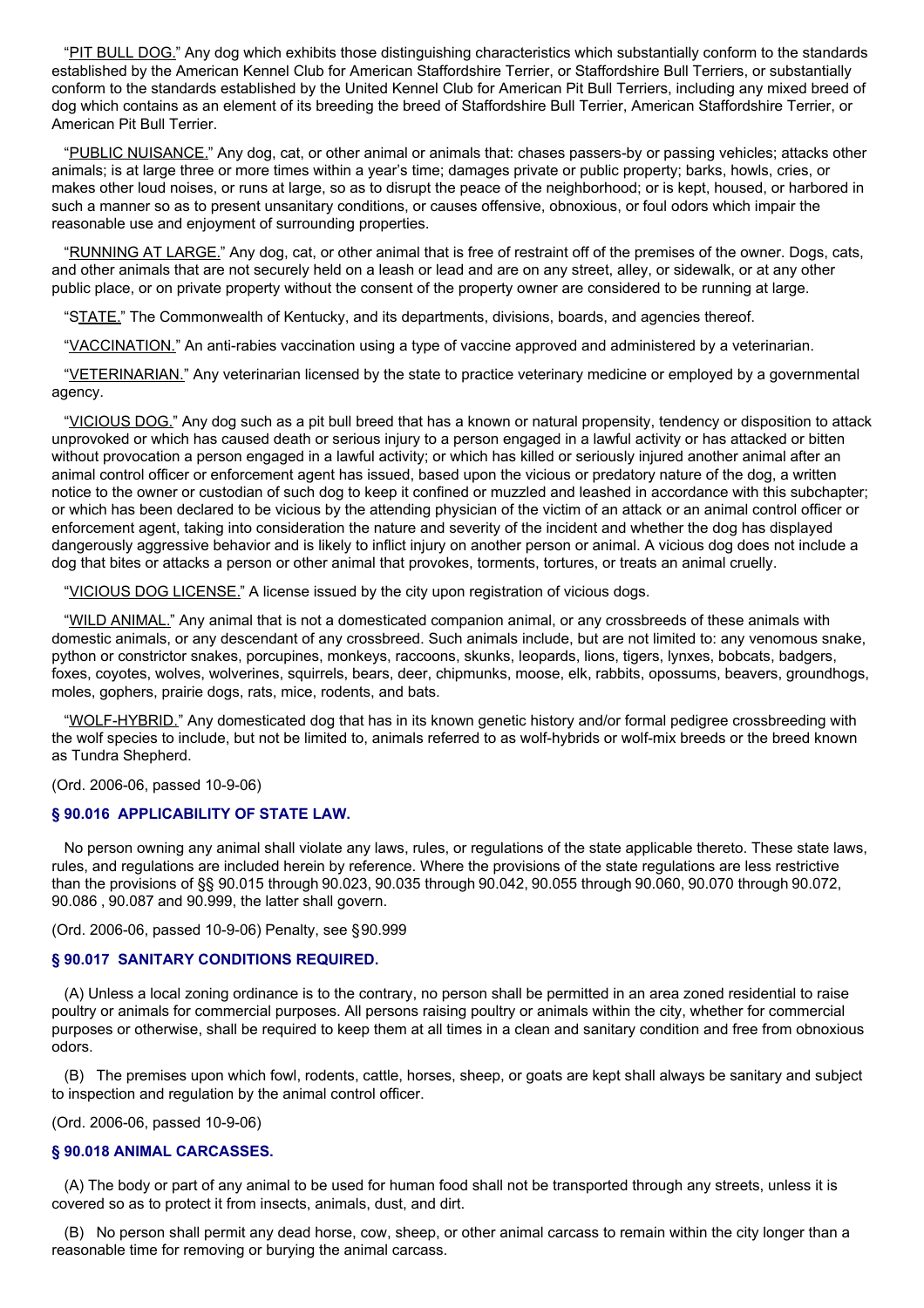(C) When a dead animal is found in the city, the owner shall promptly and properly bury the animal when notified to do so by an animal control officer or enforcement agent. Where the owner is unknown or neglects or refuses, an animal control officer or enforcement agent, or his or her designee, shall bury the animal.

(Ord. 2006-06, passed 10-9-06)

## **§ 90.019 WILD ANIMALS AND EXOTIC ANIMALS PROHIBITED.**

No person shall own wild animal(s) and/or exotic animal(s) within the jurisdictional boundaries of the city. This prohibition does not apply to zoological parks, properly licensed transient animal exhibits, circuses, licensed veterinarians or licensed caregivers to wild animals, or persons owning birds of prey in compliance with all state and federal regulations.

(Ord. 2006-06, passed 10-9-06)

### **§ 90.020 BREEDING VICIOUS DOGS, EXOTIC AND WILD ANIMALS.**

The breeding of vicious dogs, exotic animals, and wild animals within the boundaries of the city is strictly prohibited and enforcement agents may impound such animals when they are pregnant or impound any litter these animals may produce. This prohibition shall not apply to person(s) owning and/or breeding birds of prey for the purpose of falconry in compliance with all state and federal regulations.

(Ord. 2006-06, passed 10-9-06)

## **§ 90.021 MINIMUM AREA LIMITATIONS.**

- (A) No animal shall be kept on any lot or parcel of land within the city consisting of less than 10,000 square feet in area.
- (B) The provisions of division (A) above shall not apply to the keeping of:
	- (1) Small household pets, including but not be limited to dogs and cats; or
- (2) Animals for commercial purposes, where such use is lawful under the city zoning code.

(Ord. 2006-06, passed 10-9-06)

## **§ 90.022 INJURING OR POISONING ANIMALS.**

(A) Any person who accidentally or otherwise strikes an animal with an auto and injures it shall contact the Police Department or animal control officer regarding the injured animal.

(B) No person shall willfully or negligently poison any animal.

(Ord. 2006-06, passed 10-9-06)

#### **§ 90.023 DISEASED ANIMALS.**

(A) Every person owning or having any animal under his or her charge within the city which he or she knows or suspects has been affected by any communicable or infectious disease, including but not limited to glanders or anthrax, shall isolate the animal from other animals and shall immediately report the existence or suspected existence of the disease to an animal control officer or enforcement agent.

(B) The animal control officer or enforcement agent is authorized, on the evidence of a veterinary surgeon or three disinterested witnesses, that any animal is incurably injured or diseased, to kill, or order the animal to be killed at once.

(Ord. 2006-06, passed 10-9-06)

## **RESTRAINT AND IMPOUNDING**

## **§ 90.035 ANIMALS AT LARGE; IMPOUNDING.**

(A) The owner of any dog or animal shall keep the dog or animal confined to the premises and property of the owner and shall not allow the dog or animal to run at large, except as provided in this chapter.

(B) No owner of a dog or other animal shall permit or allow the dog to run or be at large, as defined in §90.035, or to go about or on the premises or property of any other person within the city without the permission of the other person.

(C) No owner of any cattle, horse, mule, swine, sheep, goat, geese, ducks, chickens, or any other animal shall allow these animals to run at large within the city. Herding any such animals or tying them for grazing in any street or other public place shall be deemed running at large within the meaning of this section. To permit any running at large is declared to be a public nuisance and dangerous to the public health and safety.

(D) Any animal led or permitted to run at large in violation of this section shall be impounded at the owner's expense until the penalty for the violation, any impoundment charges, and any other charges required by this chapter are paid.

(E) Any animal control officer, enforcement agent, or other officer designated by the city is authorized to capture and impound any animal found at large in accordance with this chapter.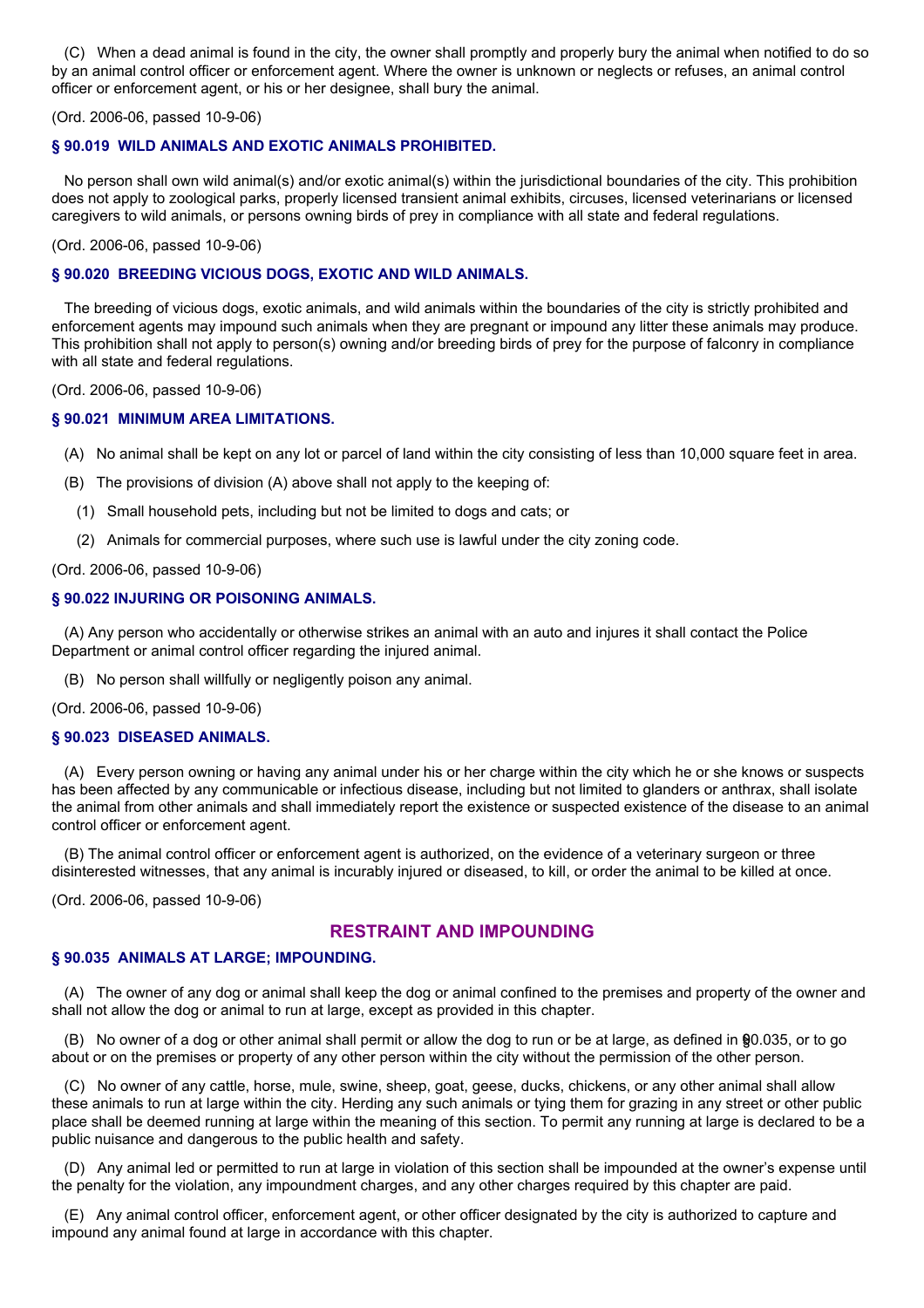#### **§ 90.036 IMPOUNDING.**

(A) All vicious dogs and animals taken into custody by an animal control officer or enforcement agent, as provided in § 90.060, shall be impounded at the Logan County Humane Society, except as provided in division (B) below.

(B) If the vicious dog is found on the premises of its owner, but is unlicensed by the city or state or at large, the Code Enforcement Officer, animal control officer or enforcement agent may, in his or her discretion, not impound the dog, but in lieu thereof, issue a Notice of Violation and/or a Citation on a form provided by the Code Enforcement Board of the City of Russellville to the owner for owning an unlicensed vicious dog or animal and/or permitting the dog or animal to be at large.

(C) All dogs and animals impounded shall be handled or disposed of by state law, as provided by KRS Chapter 258 and § 90.038 herein.

(D) No dog or animal impounded by an animal control officer or enforcement agent shall be released to its owner without authority from the City of Auburn Code Enforcement Officer, or the Mayor.

(E) If, by a license tag or other means, the owner of an impounded animal can be identified, the animal control officer or enforcement agent shall immediately, upon impoundment, notify the owner by telephone or mail. An owner reclaiming an impounded dog or animal shall pay the required fee imposed by the Logan County Humane Society or other impounding authority and shall comply with any other requirements of the Logan County Humane Society or this chapter before the dog or animal can be released, including but not limited to, the spaying and neutering of a vicious dog.

(F) Any dog or animal seized by an animal control officer or enforcement agent shall be impounded for a minimum five days, and if not claimed by the owner by such time, shall become the property of the Logan County Humane Society. Such animal may be placed for adoption in a suitable home or humanely euthanized.

(Ord. 2006-06, passed 10-9-06)

#### **§ 90.037 PLACE OF IMPOUNDMENT.**

(A) Any dog or animal seized or captured pursuant to this subchapter may be impounded at the Logan County Humane Society.

(B) The city may by resolution enter into a contract with any other Humane Society in the city, county or state, or other similar association, not organized for pecuniary profit as pound keeper, for the collection, keeping for redemption, and destruction of all animals found in the city and impounded in accordance with the provisions of this chapter.

(C) The animal control officer or enforcement agent may seize and take into custody and impound, or cause to be taken into custody and impounded the following:

(1) Any dog or animal off the premises of the owner which official or his or her agent has reason to believe is a stray dog;

- (2) Any female dog in heat off the premises of the owner;
- (3) Any dog or animal that is permitted to run at large within the city contrary to §90.035(A); and
- (4) Any vicious dog found to be in violation of §§90.055 or 90.056.

(Ord. 2006-06, passed 10-9-06)

#### **§ 90.038 INTERFERENCE WITH IMPOUNDING OF ANIMALS.**

No person shall willfully prevent or obstruct the impounding of any animal violating any of the provisions of §§0.015 through 90.023, 90.035 through 90.042, 90.055 through 90.060, 90.070 through 90.072, 90.086 , 90.087 and 90.999, or shall take any animal out of the Logan County Humane Society without the consent of the person in charge of the facility, or shall knowingly impound or attempt to impound any animal not legally liable to impoundment.

(Ord. 2006-06, passed 10-9-06) Penalty, see §90.999

## **§ 90.039 DISPOSITION OF UNREDEEMED ANIMALS.**

When a dog or animal has been impounded and has not been redeemed by his or her owner, the Logan County Humane Society, or any person authorized under § 90.037 to do so, may cause the dog or animal to be sold or destroyed in a humane manner.

(Ord. 2006-06, passed 10-9-06)

## **§ 90.040 STRAY DOGS.**

Any person who picks up a stray dog shall immediately notify and turn the dog over to the Logan County Humane Society or animal control officer. No person shall harbor or hold for reward or procure a license for a dog which has strayed upon his or her premises or which has been picked up on a public street, highway, or other public place unaccompanied by its owner or other person, or which has been stolen from its owner.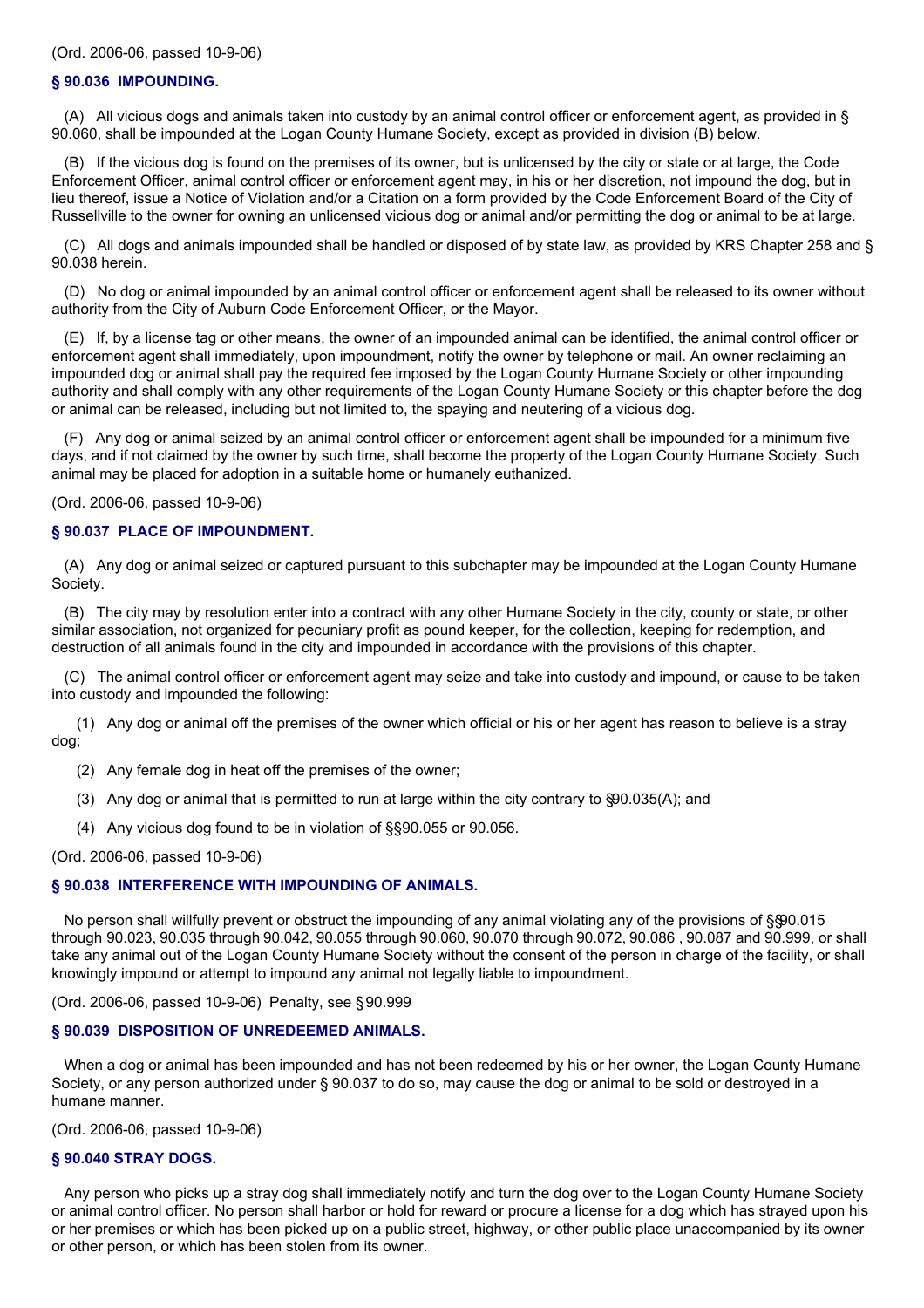#### **§ 90.041 FEMALE DOGS IN HEAT.**

Female dogs in heat found running at large shall be seized and impounded, and shall not be released except on approval of an animal control officer and payment of the required fees to the Logan County Humane Society.

(Ord. 2006-06, passed 10-9-06)

#### **§ 90.042 DOGS AND ANIMALS THAT HAVE ATTACKED OR BITTEN; RABIES.**

(A) An animal control officer or enforcement agent may serve notice upon the owner or person in charge of a dog or other animal which has attacked or bitten a person, to confine the animal at the expense of the owner or person in charge of it upon the premises of the owner or person in charge or at some other place designated in the notice, for at least ten days after the animal has attacked or bitten the person.

(B) The owner or person in charge of an animal which has attacked or bitten a person shall permit the animal control officer or enforcement agent to examine the animal at any reasonable time, and daily if desired, within a period of ten days after the animal has attacked or bitten a person, to determine whether the animal shows symptoms of rabies.

(C) Whenever a dog or other animal is affected by rabies or suspected of being affected by rabies, or has been bitten by an animal known or suspected to be affected with rabies, the owner or person in charge of the dog or animal or any person having knowledge thereof, shall immediately notify either an animal control officer, or the city police.

(D) Every physician shall immediately after his or her first professional attendance upon any person bitten by a dog or other animal, report to an animal control officer, or the city police, the name, age, sex, race, and precise location of the person so bitten. When a physician is not in attendance of a person bitten by an animal, then any person in charge of or in control of or responsible for the person bitten shall report the incident to the police or an animal control officer and provide the same information as set out herein.

(E) An animal control officer or the city police shall serve a notice, in writing, upon the owner of a dog or other animal known or suspected to have been bitten by an animal known or suspected of being affected by rabies, requiring the owner or person in charge of the animal to confine it for a period of not less than six months.

(F) Whenever the police or an animal control officer has reason to believe that a danger exists that rabies may spread within the city, the officials shall serve a notice in writing upon all persons owning or having charge of any animal requiring the person to confine the animal or, the authorities, in lieu of serving a notice in writing, may cause a notice to be published in the official newspaper of the city. Other animals may be included in the order whenever, in the opinion of the officials, this is necessary.

(G) Whenever the state or local health department has knowledge that any case of rabies exists among dogs or other domestic animals within the state, and in its judgment the disease is liable to spread, the state or local health department may issue an order requiring either the police, the animal shelter, or an animal control officer to order animals confined as provided in this section, and to cause the enforcement of these provisions by appropriate proceedings either in law or equity.

(H) An animal confined under the order of either the police or an animal control officer shall not be released until a certificate of release has been issued by the official who ordered the confinement.

(Ord. 2006-06, passed 10-9-06)

## **VICIOUS DOGS AND ANIMALS; RULES AND REGULATIONS**

#### **§ 90.055 REGISTRATION OF VICIOUS DOGS.**

(A) Registration, photographs, and proof of vaccination required. Every owner of a vicious dog (which includes pit bull dogs) in the city shall annually register the animal with the Code Enforcement Officer of the City of Auburn. This registration shall state the name, address, and telephone number of the person possessing the animal, the address where the animal is harbored, if different from the possessor's address, completely identify the animal, including genus and species, his or her common name, gender, color, and other distinguishing physical characteristics, including size and weight. An owner of a vicious dog shall also submit two color photographs showing the color and approximate size of the animal with the registration and obtain from the city a vicious dog license. In the case of dogs or other animals required by law to be vaccinated for rabies, proof of rabies vaccination shall also be provided. Registration shall be completed for all animals that are located or kept within the territorial limits of the city for a period exceeding 24 hours. The registration period shall be for one year, and shall be renewable annually on the anniversary date of registration.

(B) At the time the dog is registered, a tag shall be issued to the owner of the vicious dog. The tag shall be worn at all times by the dog to clearly and easily identify it as a vicious dog.

(C) Proof dog or animal has been spayed or neutered. Every owner of a vicious dog in the city shall submit with its initial registration written proof from a veterinarian that the animal has been spayed or neutered, or a written statement from the veterinarian why the animal cannot or should not be spayed or neutered.

(D) Insurance. An owner of a vicious dog must produce evidence that he or she has the ability to respond in damages up to and including the amount of \$100,000 for bodily injury to or death of any person or persons or for damage to property that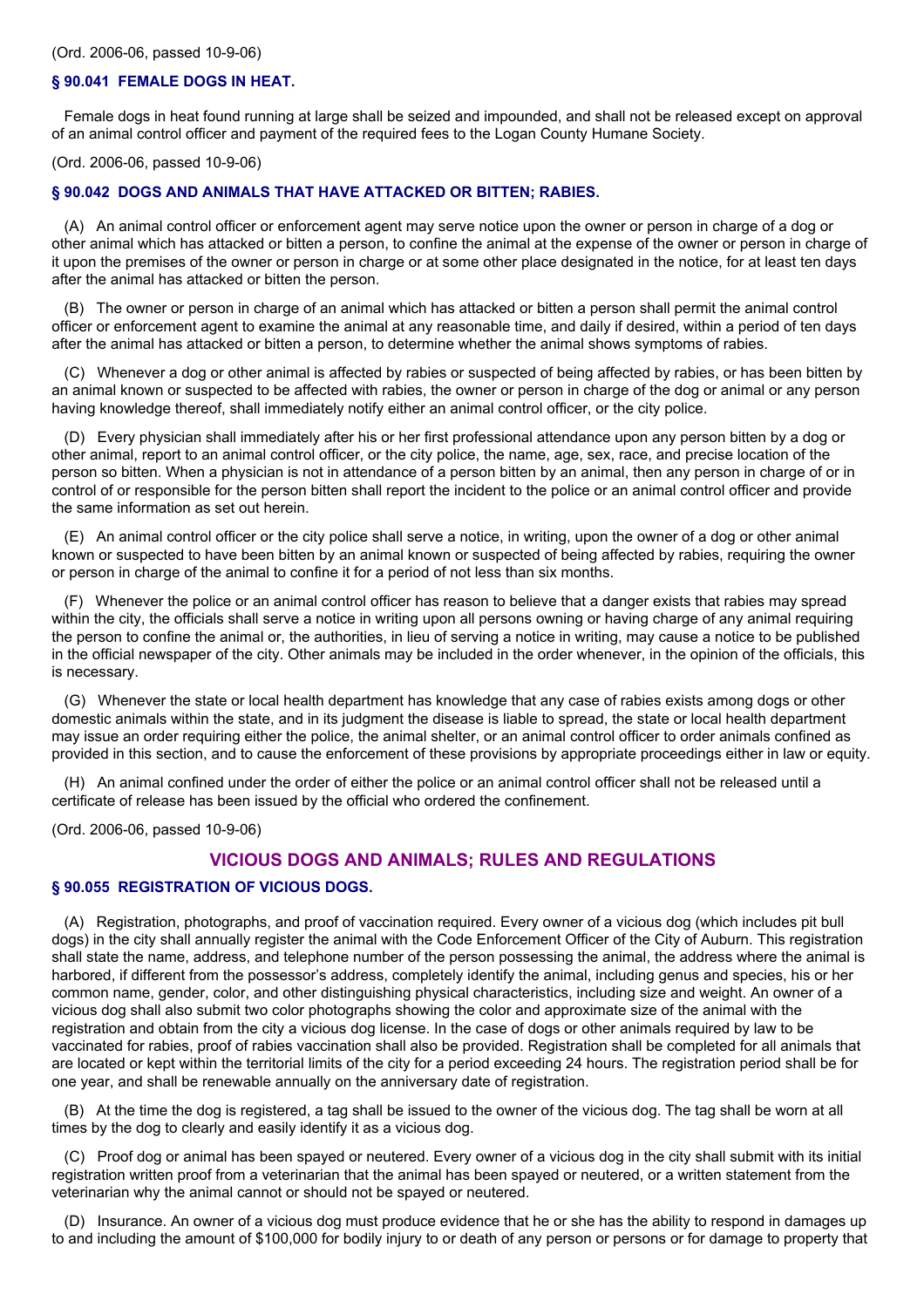may result from the ownership, keeping, or maintenance of such animal. Proof of financial responsibility may be in the form of a certificate of insurance, or in the form of a surety bond conditioned upon the payment of such damages. If such insurance or surety bond is changed, altered, or terminated after registration of the vicious dog, the owner of such animal shall provide evidence to the city of insurance or surety bond complying with the terms of this provision.

(E) Reporting requirements. Every owner of a vicious dog in the City is required to report the following information in writing to an animal control officer:

- (1) The removal from the city or death of the animal;
- (2) The birth of offspring of the animal;
- (3) The new address of the animal if it is relocated within the corporate city limits; or
- (4) When the animal is running at large, has been stolen, or has attacked a person or another animal.

(F) Failure to comply. It shall be unlawful for any owner of a vicious dog in the city to fail to comply with the requirements and conditions set forth in §§ 90.015 through 90.023, 90.035 through 90.042, 90.055 through 90.060, 90.070 through 90.072, 90.086 , 90.087 and 90.999. A vicious dog found to be in violation of those sections shall be subject to immediate seizure and impoundment. In addition, failure to comply with those sections will result in the automatic revocation of the license of such animal.

(Ord. 2006-06, passed 10-9-06; Am. Ord. 2012-02, passed 3-12-12)

## **§ 90.056 KEEPING AND MAINTAINING ANIMALS AND VICIOUS DOGS WITHIN THE CITY.**

(A) Manner of keeping dogs and animals. No person shall keep or maintain any dog or other animal in the city in such a manner so as to become a public nuisance or to disturb the peace, comfort, or health of any person residing within the city. The keeping of all animals within the city shall be subject to all pertinent regulations of the state and Logan County Health Department.

(B) Vicious dogs to be properly confined or leashed. The owner of a vicious dog shall:

(1) When a vicious dog is indoors, secure all means of egress so that the dog may not exit.

(2) Leash and muzzle. No person shall permit a vicious dog to go outside of its kennel, pen, or the owner's property unless such animal is securely restrained with a leash or lead no longer than three feet in length and the leash or lead is physically controlled by a person 18 years of age or older who is in physical control of the leash. Such animals may not be leashed to inanimate objects such as trees, posts, buildings, and the like. In addition, all such animals on a leash or lead outside of the animal's kennel, pen, or the owner's residence must be muzzled by a muzzling device sufficient to prevent the animal from biting persons or other animals.

(3) Chains and tethers. It is prohibited to exclusively restrain a dog or puppy by a fixed-point chain or tether without adequate food and water.

(4) Confinement. All vicious dogs shall be securely confined indoors or in a securely enclosed and locked pen or kennel, except when leashed and muzzled, as provided in division (B) above. Such pen, kennel, or structure must have secure sides and a secure top attached to its sides. A fenced-in yard by itself is insufficient to meet this standard. All structures used to confine such animals must be locked with a key or combination lock when such animals are within the structure. Such structure must have a secure bottom or floor attached to the sides of the pen, or the sides of the pen must be embedded in the ground to a depth of no less than two feet. All structures erected to house such animals must comply with all zoning and building regulations, and all such structures must be adequately lighted, ventilated, and be of appropriate size to allow the animal confined therein to move around, and must be kept in a clean and sanitary condition. The house or shelter for said animal shall be totally enclosed within the confinement structure. When being transported, the animal must be muzzled or caged.

(a) Signs. All owners of vicious dogs shall display on the kennel or pen and also in a prominent place on the premises a sign easily read by the public from adjoining public roads or streets using a sign stating the presence of a vicious dog by both symbol and words.

(b) Inspection. All owners of vicious dogs shall allow animal control officers and enforcement agents the freedom to inspect the area as necessary to assure that the health and safety needs of the animals and the public are being met.

(Ord. 2006-06, passed 10-9-06)

## **§ 90.057 CONDITIONS PRECEDENT TO VICIOUS DOGS BEING PERMITTED TO REMAIN WITHIN THE CITY'S TERRITORIAL LIMITS.**

Vicious dogs shall not be permitted to remain within the city's territorial limits unless all of the following conditions are met:

(A) The animal is properly registered in the city;

(B) The animal is at all times kept or maintained in a safe manner and that it is at all times confined securely so that the keeping of such animal will not constitute a danger to human life or personal property;

(C) Adequate safeguards are made to prevent unauthorized access to such animal;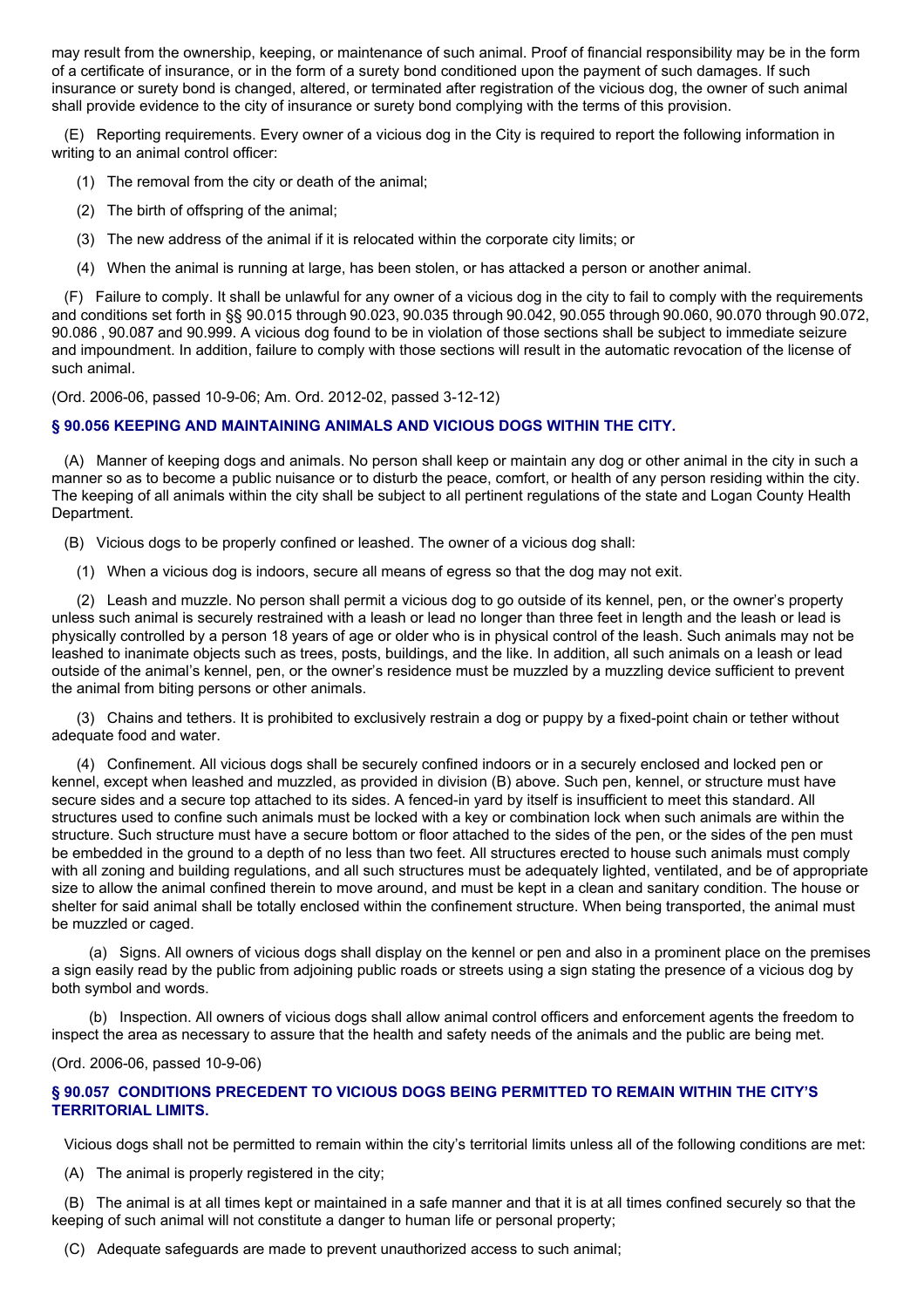(D) The health or well-being of the animal is not in any way endangered by the manner of keeping or confinement;

(E) Keeping of such animal does not constitute a public nuisance and will not harm the surrounding neighborhood or disturb the peace and quiet of the surrounding neighborhood;

(F) Keeping of such animal will not create or cause offensive odors or constitute a danger to public health; and

(G) The quarters in which such animal is kept or confined is adequately lighted and ventilated and are so constructed that it may be kept in a clean and sanitary condition.

#### (Ord. 2006-06, passed 10-9-06)

#### **§ 90.058 POLICE DOG EXCLUSION.**

It is not the intent of this chapter to prohibit the City Police Department, Logan County Sheriff, or other law enforcement agency from using any trained dog that may attack on command, provided that each such dog must be in the presence of its handler or confined at all times in accordance with the policy of such law enforcement agency policy.

(Ord. 2006-06, passed 10-9-06)

#### **§ 90.059 VICIOUS DOG LICENSING AND REGISTRATION; REGULATIONS.**

(A) All vicious dogs, six months of age or older, owned, kept, harbored, or maintained in the city shall be licensed and registered with the city.

(B) Licenses shall be issued by the City Code Enforcement Officer upon submittal of application, Proof of Insurance as provided in § 90.055(D).

(C) The owner shall state at the time the application is made for the license, upon forms provided for such purpose by the City Code Enforcement Officer, the owner's name and address and the name, breed, color, and sex of each vicious dog owned or kept by him or her and provide proof of rabies vaccination.

(D) Upon receipt of the properly executed application(s), Proof of Insurance and payment of the license fee, the city shall issue to the owner a license certificate for each vicious dog so licensed.

(E) A vicious dog license shall not be transferable from one dog to another and no refunds shall be made on any license fee because of death of the vicious dog or the owner leaving the city before the expiration of the license period.

(F) If there is a change of owners of a vicious dog during the license period, the new owner may have the current registration transferred to his or her name upon payment of a transfer fee of \$1 and Proof of Insurance.

(G) The registration and license period provided for herein shall be on an annual basis with each license to be renewed on anniversary date of issue.

(H) The provisions of this chapter shall not apply to dogs brought into the city for the purpose of participating in any bona fide dog show, or to "seeing eye" dogs properly trained to assist blind persons when the dogs are actually being used by blind persons for the purpose of aiding them in going from place to place.

(I) All vicious dogs that are brought into the city, except as provided in division (H) above, shall be registered and licensed as herein provided if said animals remain in the city for more than 24 hours.

(J) The licensing and registration herein required shall be in addition to all licenses, registrations, and vaccination requirements of the state or county by law or regulation.

(K) Any vicious dog whose owner does not possess a vicious dog license as herein required shall prima facie evidence that the dog is unlicensed and unregistered, and in any proceeding under this chapter, the burden of proof of the fact that a dog has been licensed and registered shall be on the owner of the dog.

#### (Ord. 2006-06, passed 10-9-06)

## **§ 90.060 ANIMAL CONTROL OFFICER OR ENFORCEMENT AGENT TO TAKE POSSESSION; ENTRY ON PRIVATE PROPERTY.**

(A) Any vicious dog found at large within the city and whose owner is not readily ascertainable, or any dog or animal found in violation of the provisions of §§ 90.015 through 90.023, 90.035 through 90.042, 90.055 through 90.060, 90.070 through 90.072, 90.086 , 90.087 and 90.999 may be taken into custody by an animal control officer or enforcement agent.

(B) An animal control officer or enforcement agent shall have specific authority to enter upon private property for the purpose of inspecting or checking vicious dogs to determine if they are properly licensed by the city, or for taking into custody any unlicensed vicious dog found at large within the city, or any vicious dog found upon the property of another, other than the owner of the vicious dog.

(C) An animal control officer or enforcement agent may use any reasonable means and force necessary to take control and possession of vicious dogs and animals violating this chapter, including, but not limited to, using tranquilizer guns or devices. An animal control officer or enforcement agent shall not be liable, either civilly or criminally, for dogs or animals that are unintentionally injured or killed in the process of taking control or possession of the animals as provided herein.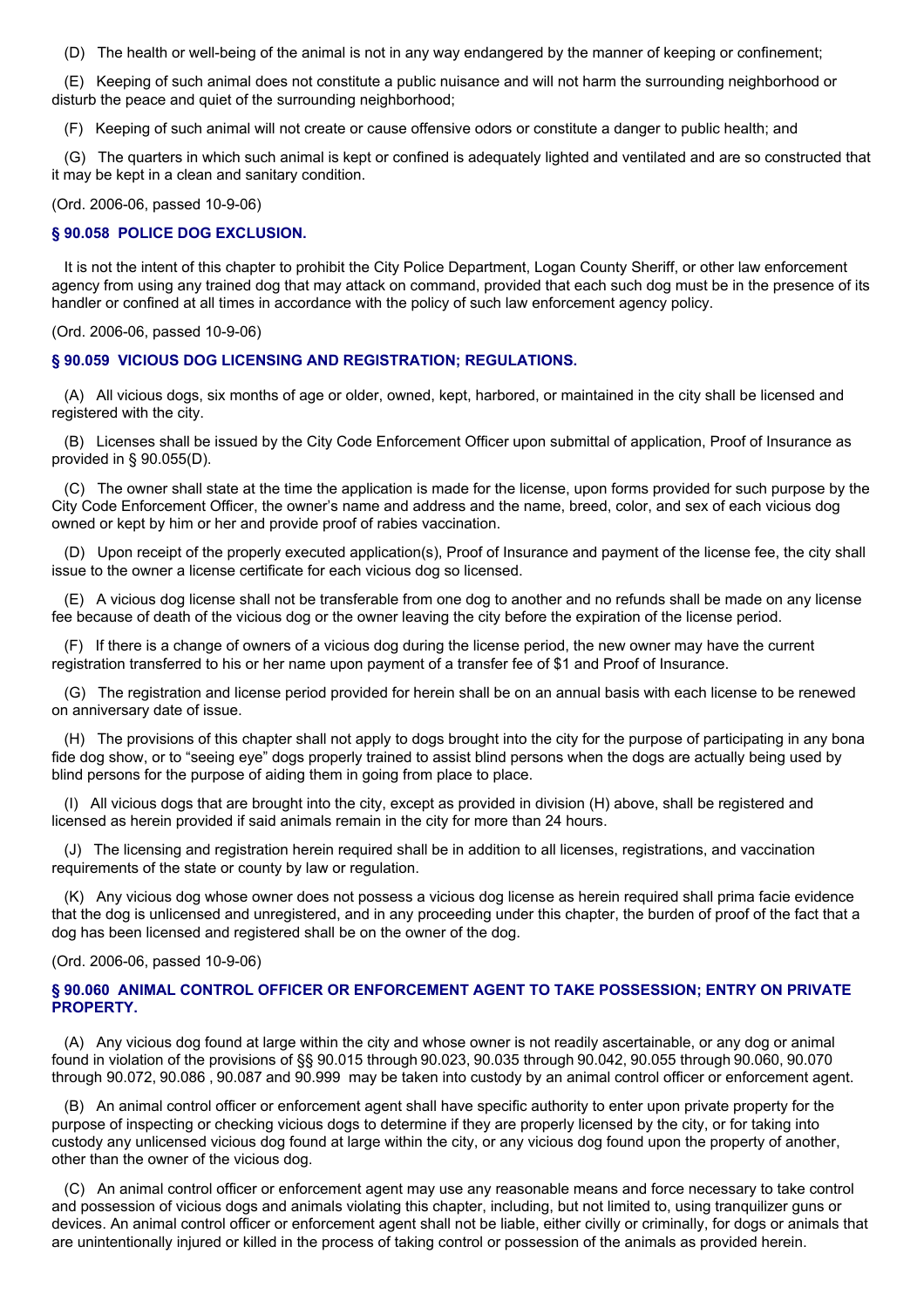## **ENFORCEMENT**

## **§ 90.070 ENFORCEMENT AGENTS.**

(A) Enforcement. It shall be the duty of animal control officers and enforcement agents to enforce this subchapter. Upon the receipt of a complaint from any person that an animal is present within the city in violation of §§ 90.015 through 90.023, 90.035 through 90.042, 90.055 through 90.060, 90.070 through 90.072, 90.086 , 90.087 and 90.999, an animal control officer or enforcement agent shall forthwith investigate the complaint and shall require the person in possession of such animal to comply with the provisions of these sections or to safely remove such animal from the city. Upon failure of the person in possession of the animal to comply with such order, an animal control officer or enforcement agent shall forthwith cause the animal to be seized and impounded. If such animal constitutes a serious threat of harm to humans, property or other animals, it may be rendered immobile by reasonable means or by the use of tranquilizers or other drugs, or if that is not safely possible, then such animal may be destroyed.

(B) Consultation. An animal control officer or enforcement agent, in investigating any person registering under this section or in the enforcement of this chapter, is authorized to consult with and seek the advice of any individual, agency, organization, or society that may be able to provide information and advice concerning animals regulated hereby.

(Ord. 2006-06, passed 10-9-06)

#### **§ 90.071 INTERFERENCE WITH ANIMAL CONTROL OFFICER OR ENFORCEMENT AGENT.**

It shall be unlawful for any person to interfere with, molest, hinder, or prevent an animal control officer or enforcement agent of this city in the discharge of his or her duties as prescribed in this subchapter.

(Ord. 2006-06, passed 10-9-06) Penalty, see §90.999

## **§ 90.072 POWERS OF ENFORCEMENT AGENTS OR ANIMAL CONTROL OFFICER.**

Nothing in this chapter shall be construed to conflict with any of the powers or authority of enforcement agents, including police officers, or animal control officers conferred by the provisions of state law.

(Ord. 2006-06, passed 10-9-06)

## **NUISANCES**

### **§ 90.085 NOISE DISTURBANCE.**

No person shall keep or harbor any dog within the city which, by frequent and habitual barking, howling, or yelping, creates unreasonably loud and disturbing noises of such a character, intensity, and duration as to disturb the peace, quiet, and good order of one or more of the inhabitants of two or more separate residences. Any person who shall allow any dog habitually to remain, be lodged, or fed within any dwelling, yard, or enclosure which he occupies or owns shall be considered as harboring the dog.

(Ord. 2006-06, passed 10-9-06) Penalty, see §90.999

#### **§ 90.086 TRESPASSING ANIMAL; RIGHTS OF PROPERTY OWNER.**

Any person who finds an animal on his or her property to his or her injury or annoyance may:

- (A) Defend or protect himself or herself against trespassing animals;
- (B) Remove the animal to the Logan County Humane Society; or

(C) Retain possession of the animal and, as soon as possible, notify the Logan County Humane Society or the city animal control officer of this custody, giving a description of the animal and the owner's name, if known.

(Ord. 2006-06, passed 10-9-06)

#### **§ 90.087 DEPOSITING ANIMAL REFUSE IN PUBLIC PLACES.**

No person shall deposit any dead animal matter, offal, or any solid refuse animal matter in any sewer, watercourse, vacant lot, or pond in the city. The depositing of the refuse animal matter in any such place is declared a public nuisance.

(Ord. 2006-06, passed 10-9-06) Penalty, see §90.999

#### **§ 90.999 PENALTY.**

(A) Any person who violates any provision of this chapter for which another penalty is not already otherwise provided shall be fined not more than \$500 for each offense. Each day the violation exists shall constitute a separate offense.

(B) Any person who violates § 90.003 shall be guilty of a Class A misdemeanor and shall be fined not more than \$500, imprisoned for not more than 12 months, or both for each offense. (KRS 525.130)